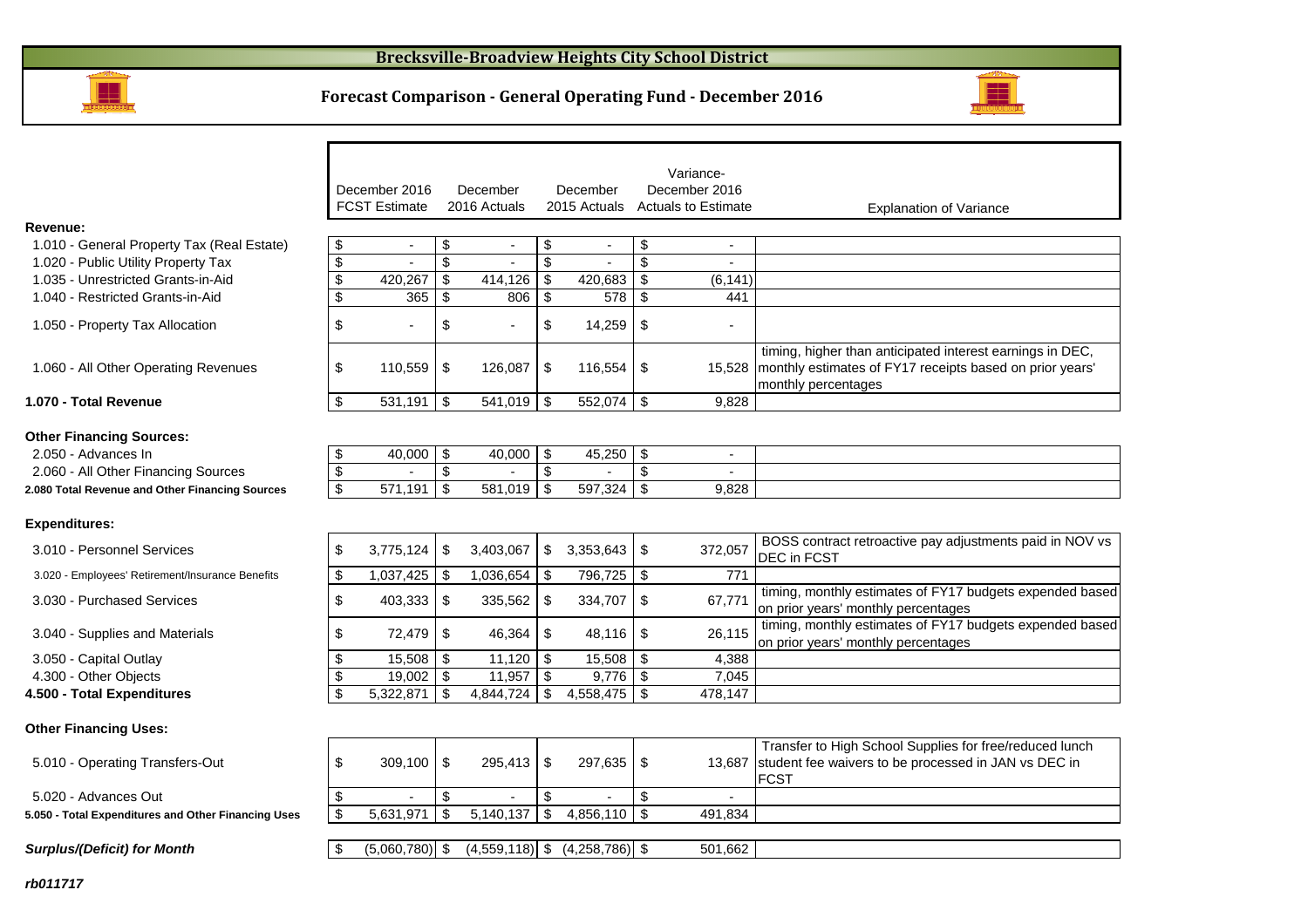### **Brecksville-Broadview Heights City School District**



#### **Forecast Comparison - General Operating Fund - December 2016**

 Prior FYTD Actuals

 Current FYTD Actuals



**Explanation of Variance** 

|                                                  |    | <b>FCST Estimate</b> |     | Actuals      |     | Actuals      | <b>FCST Estimate</b>           | Explanation                                                                                                                                                          |
|--------------------------------------------------|----|----------------------|-----|--------------|-----|--------------|--------------------------------|----------------------------------------------------------------------------------------------------------------------------------------------------------------------|
| Revenue:                                         |    |                      |     |              |     |              |                                |                                                                                                                                                                      |
| 1.010 - General Property Tax (Real Estate)       | \$ | 14,422,041           | \$  | 14,422,041   |     | \$13,807,582 | \$<br>$\overline{\phantom{0}}$ |                                                                                                                                                                      |
| 1.020 - Public Utility Property Tax              | \$ | 872,487              | \$  | 872,487      | \$  | 879,411      | \$                             |                                                                                                                                                                      |
| 1.035 - Unrestricted Grants-in-Aid               | \$ | 2,620,505            | -\$ | 2,623,986    |     | 2,634,470    | \$<br>3,481                    |                                                                                                                                                                      |
| 1.040 - Restricted Grants-in-Aid                 | \$ | 2,191                | \$  | 4,049        | \$  | 3,473        | \$<br>1,858                    |                                                                                                                                                                      |
| 1.050 - Property Tax Allocation                  | \$ | 2,299,339            | \$  | 2,177,658    | S.  | 2,422,834    | \$<br>(121, 681)               | timing of receipt of TPP replac<br>payments from ODE                                                                                                                 |
| 1.060 - All Other Operating Revenues             | \$ | 1,036,868            | \$  | 994,200      | \$  | 822,534      | \$<br>(42, 668)                | timing, monthly estimates of F<br>years' monthly percentages                                                                                                         |
| 1.070 - Total Revenue                            | \$ | 21,253,431           | \$  | 21,094,421   |     | \$20,570,304 | \$<br>(159,010)                |                                                                                                                                                                      |
| <b>Other Financing Sources:</b>                  |    |                      |     |              |     |              |                                |                                                                                                                                                                      |
| 2.050 - Advances In                              | \$ | 40,000               | \$  | 40,000       | \$  | 45,250       | \$                             |                                                                                                                                                                      |
| 2.060 - All Other Financing Sources              |    | 270                  | \$  | 5,106        | -\$ | 13,642       | \$<br>4.836                    |                                                                                                                                                                      |
| 2.080 Total Revenue and Other Financing Sources  | \$ | 21,293,701           | \$  | 21,139,527   |     | \$20,629,196 | \$<br>(154, 174)               |                                                                                                                                                                      |
| <b>Expenditures:</b>                             |    |                      |     |              |     |              |                                |                                                                                                                                                                      |
| 3.010 - Personnel Services                       | S  | 15,226,116           |     | \$14,910,900 |     | \$14,782,733 | \$<br>315,216                  | contract negotiations ongoing                                                                                                                                        |
| 3.020 - Employees' Retirement/Insurance Benefits | \$ | 5,112,790            | \$  | 4,980,577    |     | \$4,641,171  | \$<br>132,213                  | timing, monthly estimates of F<br>based on prior years' monthly<br>foundation deductions will upd<br>increases, contract negotiation<br>premium reduced \$48K in FY1 |
| 3.030 - Purchased Services                       | \$ | 2,322,100            | \$  | 2,101,771    | \$  | 1,988,450    | \$<br>220,329                  | timing, monthly estimates of F<br>based on prior years' monthly                                                                                                      |
| 3.040 - Supplies and Materials                   | \$ | 561,291              | \$  | 450,257      | S   | 524,017      | \$<br>111,034                  | timing, monthly estimates of F<br>based on prior years' monthly                                                                                                      |
|                                                  |    |                      |     |              |     |              |                                | timing monthly estimates of F                                                                                                                                        |

Current FYTD

3.050 - Capital Outlay

4.300 - Other Objects

**4.500 - Total Expenditures**

**Other Financing Uses:**

| 5.010 - Operating Transfers-Out |  |
|---------------------------------|--|
|---------------------------------|--|

| rb011717 |  |  |
|----------|--|--|
|          |  |  |

| erty Tax (Real Estate) | 14,422,041      | 14,422,041 | S. | 13,807,582   \$      |                          |                                                                                         |
|------------------------|-----------------|------------|----|----------------------|--------------------------|-----------------------------------------------------------------------------------------|
| Property Tax           | 872,487         | 872.487    |    | 879,411              | $\overline{\phantom{0}}$ |                                                                                         |
| Grants-in-Aid          | 2,620,505       | 2,623,986  |    |                      | 3,481                    |                                                                                         |
| ants-in-Aid            | 2,191           | 4.049      |    | 3,473                | 1,858                    |                                                                                         |
| Allocation             | \$<br>2.299.339 | 2,177,658  | S. |                      | (121, 681)               | timing of receipt of TPP replacment & supplement<br>payments from ODE                   |
| erating Revenues       | \$<br>.036.868  | 994.200    | \$ |                      | (42,668)                 | timing, monthly estimates of FY17 receipts based on prior<br>vears' monthly percentages |
| е                      | 21,253,431      | 21,094,421 |    | $$20,570,304$ \ \ \$ | (159, 010)               |                                                                                         |
|                        |                 |            |    |                      |                          |                                                                                         |

 Variance-Current FYTD Actual to **FCST Estimate** 

#### **Expen**

| ment/Insurance Benefits | \$<br>5.112.790 | -S | 4.980.577  | \$ | 4,641,171    | \$  | 132.213 | timing, monthly estimates of FY17 budgets expended<br>based on prior years' monthly percentages, STRS/SERS<br>foundation deductions will update mid-year for salary<br>increases, contract negotiations ongoing, workers comp<br>premium reduced \$48K in FY17 from FY16 |
|-------------------------|-----------------|----|------------|----|--------------|-----|---------|--------------------------------------------------------------------------------------------------------------------------------------------------------------------------------------------------------------------------------------------------------------------------|
| ervices                 | \$<br>2.322.100 | S  | 2.101.771  | S  | .988.450     | \$  | 220,329 | timing, monthly estimates of FY17 budgets expended<br>based on prior years' monthly percentages                                                                                                                                                                          |
| <b>Materials</b>        | \$<br>561.291   | S  | 450.257    | S  | 524.017      | -\$ | 111,034 | timing, monthly estimates of FY17 budgets expended<br>based on prior years' monthly percentages                                                                                                                                                                          |
|                         | \$<br>69.684    | S. | 57.289     |    | 70.620       | \$  | 12,395  | timing, monthly estimates of FY17 budgets expended<br>based on prior years' monthly percentages                                                                                                                                                                          |
|                         | \$<br>376.788   | \$ | 350.876    |    | 333.235      | \$  | 25,912  | timing, monthly estimates of FY17 budgets expended<br>based on prior years' monthly percentages                                                                                                                                                                          |
| itures                  | 23.668.769      | S  | 22.851.670 |    | \$22,340,226 | \$  | 817,099 |                                                                                                                                                                                                                                                                          |
|                         |                 |    |            |    |              |     |         |                                                                                                                                                                                                                                                                          |

| 5.010 - Operating Transfers-Out                     | $309.100$ S                                   |                                   | $297.635$ $\frac{1}{5}$ |         | Transfer to High School Supplies for free/reduced lunch<br>13,687 student fee waivers to be processed in JAN vs DEC in<br><b>IFCST</b> |
|-----------------------------------------------------|-----------------------------------------------|-----------------------------------|-------------------------|---------|----------------------------------------------------------------------------------------------------------------------------------------|
| 5.020 - Advances Out                                | $40.000$ S                                    | $40.000$ \ \$                     | $40.000$   \$           |         |                                                                                                                                        |
| 5.050 - Total Expenditures and Other Financing Uses | 24,017,869   \$23,187,083   \$22,677,861   \$ |                                   |                         | 830,786 |                                                                                                                                        |
|                                                     |                                               |                                   |                         |         |                                                                                                                                        |
| Surplus/(Deficit) FYTD                              | $(2,724,168)$ \$                              | $(2,047,556)$ \$ $(2,048,665)$ \$ |                         | 676,612 |                                                                                                                                        |
|                                                     |                                               |                                   |                         |         |                                                                                                                                        |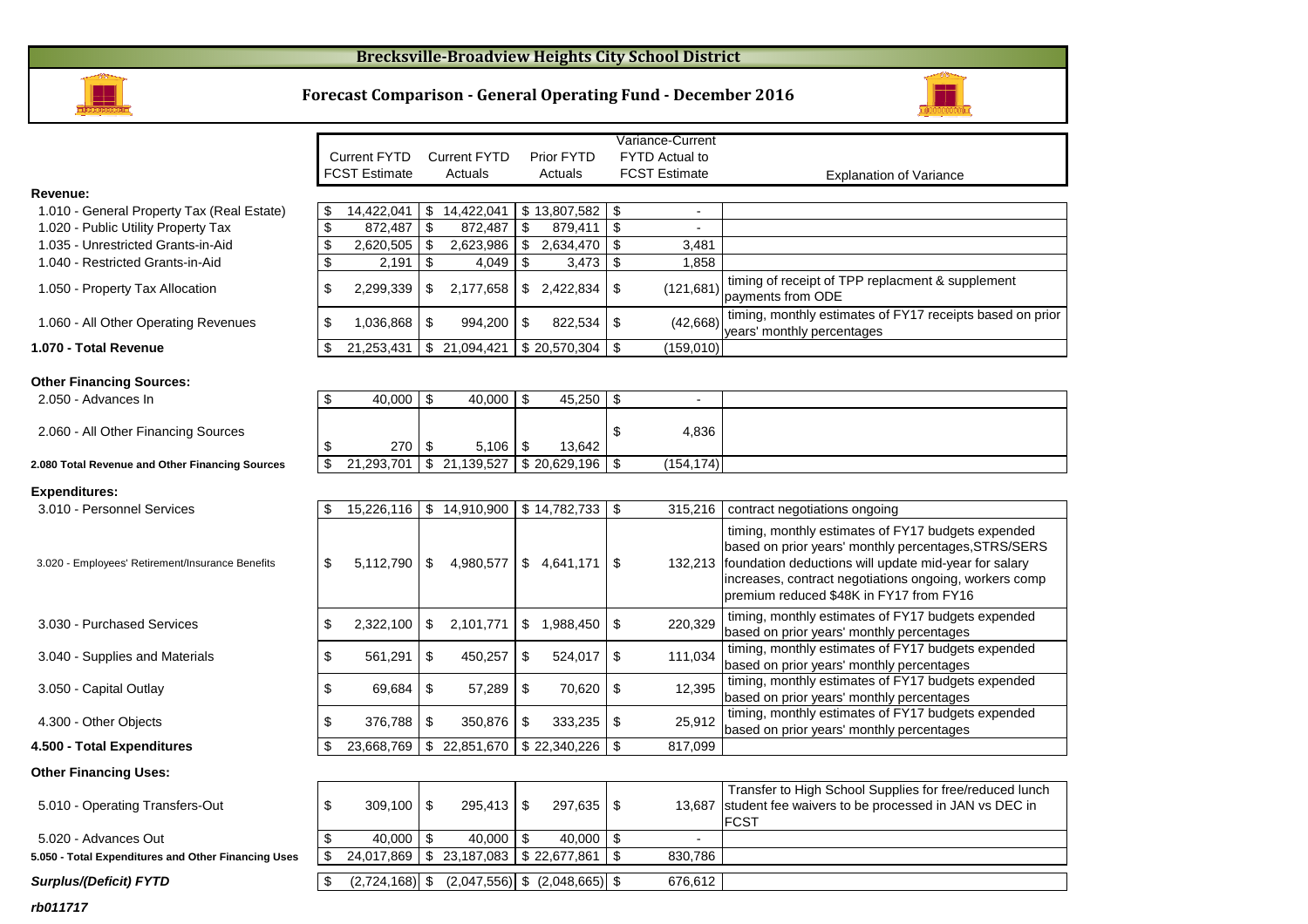|                 |                                                                                     |                          |                |                |                | <b>Brecksville-Broadview Heights City School District</b>           |                        |                              |                |                |
|-----------------|-------------------------------------------------------------------------------------|--------------------------|----------------|----------------|----------------|---------------------------------------------------------------------|------------------------|------------------------------|----------------|----------------|
|                 |                                                                                     |                          |                |                |                | <b>Revenue Analysis Report - General Operating Fund Only - FY17</b> |                        |                              |                |                |
|                 |                                                                                     | <b>Local Revenue</b>     |                |                | Federal        |                                                                     | <b>State Revenue</b>   |                              |                |                |
| 2016 - 2017     | <b>Taxes</b><br>Real                                                                | Personal                 |                | <b>Other</b>   |                | <b>Unrestricted</b><br>Grants-                                      | Property<br><b>Tax</b> | <b>Restricted</b><br>Grants- | Non-           | <b>Total</b>   |
|                 | <b>Estate</b>                                                                       | Property                 | Interest       | Local          |                | in-Aid                                                              | <b>Allocation</b>      | in-Aid                       | Operating*     | Revenue        |
| <b>July</b>     | 9,502,000                                                                           |                          | 1,554          | 190,605        | 2,524          | 419,097                                                             |                        | 369                          | 270            | 10,116,418     |
| <b>August</b>   | 4,920,041                                                                           | 872,487                  | 32,101         | 273,195        | 135            | 519,017                                                             |                        | 365                          |                | 6,617,341      |
| September       | $\blacksquare$                                                                      | $\blacksquare$           | 23,668         | 156,415        | 21,680         | 421,590                                                             | $\blacksquare$         | 362                          | $\blacksquare$ | 623,716        |
| <b>October</b>  |                                                                                     |                          | 10,156         | 56,913         |                | 432,339                                                             | 2,177,658              | 357                          | 6              | 2,677,429      |
| <b>November</b> |                                                                                     | $\overline{\phantom{0}}$ | 14,346         | 84,821         | $\blacksquare$ | 417,817                                                             |                        | 1,790                        | 4,830          | 523,604        |
| <b>December</b> |                                                                                     |                          | 40,669         | 84,043         | 1,375          | 414,126                                                             |                        | 806                          | 40,000         | 581,019        |
| <b>January</b>  |                                                                                     |                          |                |                |                |                                                                     |                        |                              |                |                |
| February        | $\overline{\phantom{a}}$                                                            | $\blacksquare$           | $\blacksquare$ | $\overline{a}$ | $\blacksquare$ | $\overline{\phantom{a}}$                                            | $\blacksquare$         | $\blacksquare$               | $\blacksquare$ | $\blacksquare$ |
| <b>March</b>    | $\overline{\phantom{a}}$                                                            | $\blacksquare$           | $\blacksquare$ |                | $\blacksquare$ | $\blacksquare$                                                      |                        |                              |                |                |
| <b>April</b>    |                                                                                     |                          | $\overline{a}$ |                |                | $\overline{a}$                                                      |                        |                              |                |                |
| May             |                                                                                     |                          | $\blacksquare$ |                | $\blacksquare$ | $\blacksquare$                                                      | $\blacksquare$         |                              |                |                |
| June            |                                                                                     |                          | $\overline{a}$ |                |                | $\overline{a}$                                                      |                        |                              |                |                |
| <b>Totals</b>   | \$14,422,041                                                                        | \$872,487                | \$122,495      | \$845,991      | \$25,714       | \$2,623,986                                                         | \$2,177,658            | \$4,049                      | \$45,106       | \$21,139,527   |
| % of Total      | 68.22%                                                                              | 4.13%                    | 0.58%          | 4.00%          | 0.12%          | 12.41%                                                              | 10.30%                 | 0.02%                        | 0.21%          |                |
|                 | *Non-Operating Revenue includes advances in, and refund of prior year expenditures. |                          |                |                |                |                                                                     |                        |                              |                | rb011717       |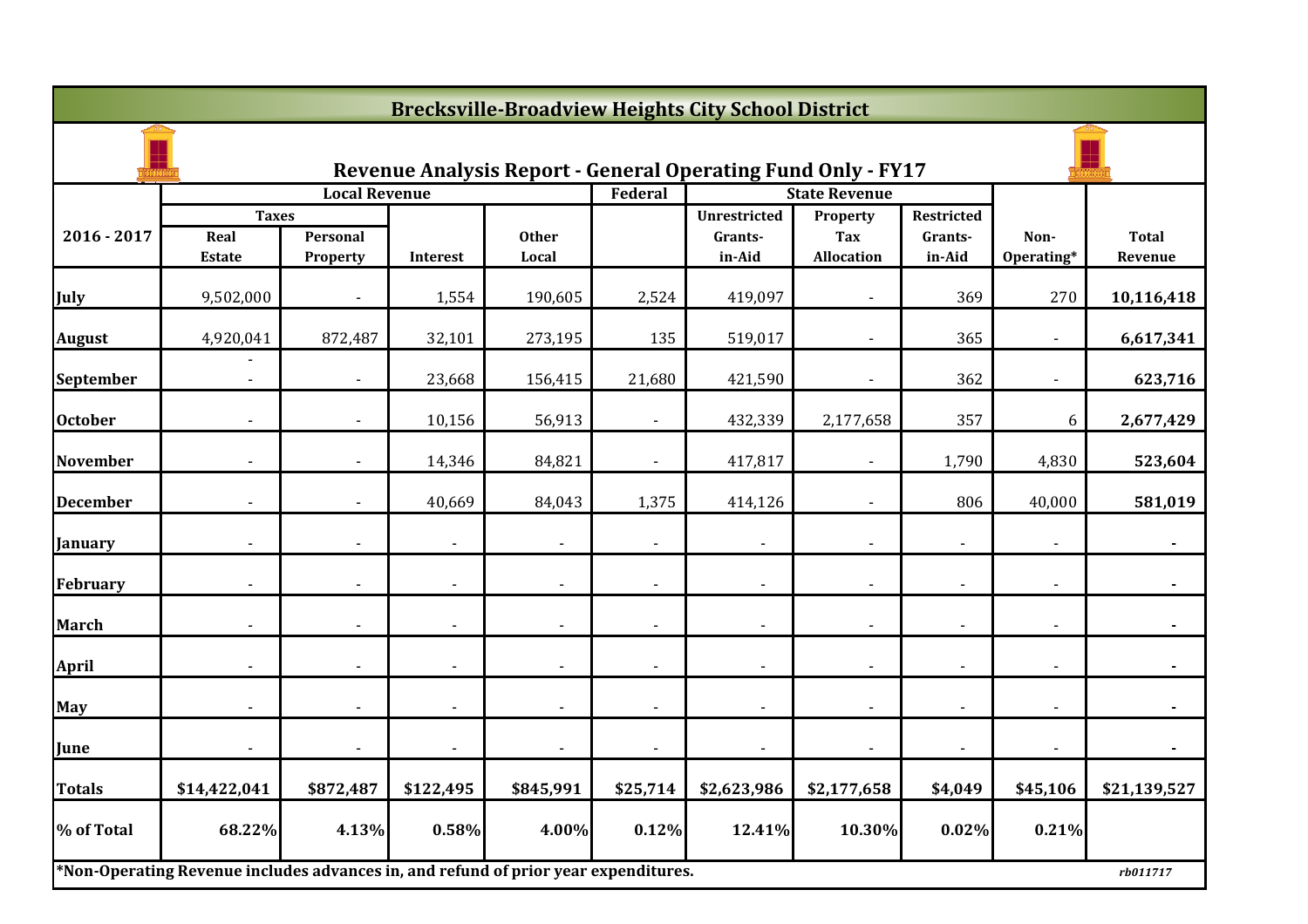|                | <b>Brecksville-Broadview Heights City School District</b>                                                                 |                          |                          |                 |                          |                          |                          |                                 |  |  |  |  |
|----------------|---------------------------------------------------------------------------------------------------------------------------|--------------------------|--------------------------|-----------------|--------------------------|--------------------------|--------------------------|---------------------------------|--|--|--|--|
|                | <b>Expenditure Analysis Report - General Operating Fund - FY17</b>                                                        |                          |                          |                 |                          |                          |                          |                                 |  |  |  |  |
| 2016-2017      | <b>Salaries</b>                                                                                                           | <b>Benefits</b>          | <b>Services</b>          | <b>Supplies</b> | Equipment                | Dues/<br><b>Fees</b>     | Non-<br>Operating*       | <b>Total</b><br><b>Expenses</b> |  |  |  |  |
| July           | 2,725,518                                                                                                                 | 763,508                  | 392,089                  | 67,695          | 5,156                    | 58,419                   | $\overline{\phantom{a}}$ | 4,012,385                       |  |  |  |  |
| August         | 1,833,007                                                                                                                 | 841,868                  | 332,335                  | 137,182         | 7,011                    | 241,453                  | 40,000                   | 3,432,856                       |  |  |  |  |
| September      | 2,191,845                                                                                                                 | 761,457                  | 298,755                  | 76,099          | 5,255                    | 8,130                    |                          | 3,341,541                       |  |  |  |  |
| <b>October</b> | 2,311,200                                                                                                                 | 770,247                  | 418,853                  | 66,397          | 17,311                   | 24,604                   | $\overline{\phantom{a}}$ | 3,608,612                       |  |  |  |  |
| November       | 2,446,263                                                                                                                 | 806,843                  | 324,177                  | 56,520          | 11,436                   | 6,313                    | $\overline{\phantom{a}}$ | 3,651,552                       |  |  |  |  |
| December       | 3,403,067                                                                                                                 | 1,036,654                | 335,562                  | 46,364          | 11,120                   | 11,957                   | 295,413                  | 5,140,137                       |  |  |  |  |
| January        |                                                                                                                           | $\overline{\phantom{a}}$ | $\overline{\phantom{a}}$ |                 |                          | $\blacksquare$           | $\overline{\phantom{a}}$ |                                 |  |  |  |  |
| February       | $\overline{\phantom{a}}$                                                                                                  | $\overline{\phantom{a}}$ | $\blacksquare$           | $\blacksquare$  | $\overline{\phantom{a}}$ | $\blacksquare$           | $\blacksquare$           |                                 |  |  |  |  |
| March          |                                                                                                                           |                          | ä,                       |                 |                          | $\blacksquare$           | ÷,                       |                                 |  |  |  |  |
| April          | ÷,                                                                                                                        | $\overline{\phantom{a}}$ | ä,                       |                 | $\overline{a}$           | $\blacksquare$           | $\blacksquare$           |                                 |  |  |  |  |
| May            | $\overline{\phantom{a}}$                                                                                                  | $\blacksquare$           |                          |                 |                          | $\blacksquare$           | $\blacksquare$           |                                 |  |  |  |  |
| June           |                                                                                                                           |                          |                          |                 |                          | $\overline{\phantom{a}}$ | $\blacksquare$           |                                 |  |  |  |  |
| <b>TOTALS</b>  | \$14,910,900                                                                                                              | \$4,980,577              | \$2,101,771              | \$450,257       | \$57,289                 | \$350,876                | \$335,413                | \$23,187,083                    |  |  |  |  |
| % of Total     | 64.31%                                                                                                                    | 21.48%                   | 9.06%                    | 1.94%           | 0.25%                    | 1.51%                    | 1.45%                    |                                 |  |  |  |  |
|                | *Non-Operating expenses include advances and transfers out.<br>Operating Fund includes General Fund (001) only for FY2017 |                          |                          |                 |                          |                          |                          | rb011717                        |  |  |  |  |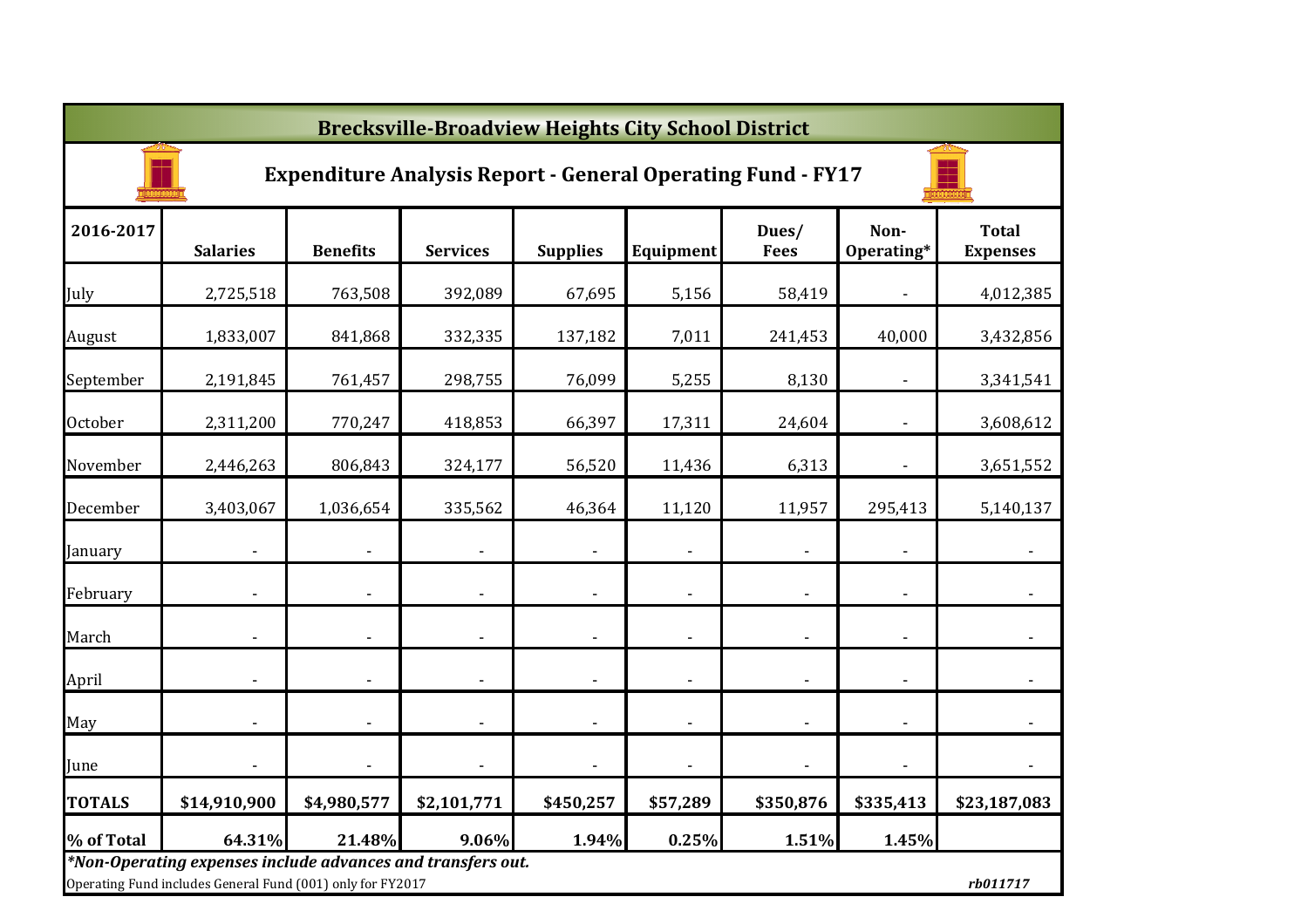|     |                                         |                  |                 | <b>Brecksville-Broadview Heights City School District</b> |                     |                                  |                 |                     |                 |  |
|-----|-----------------------------------------|------------------|-----------------|-----------------------------------------------------------|---------------------|----------------------------------|-----------------|---------------------|-----------------|--|
|     |                                         |                  |                 |                                                           |                     |                                  |                 |                     |                 |  |
|     | <b>December 31, 2016</b>                |                  |                 |                                                           |                     | <b>FINSUMM Financial Summary</b> |                 |                     |                 |  |
|     |                                         |                  |                 | "where fine education is a heritage"                      |                     |                                  |                 |                     | rb011717        |  |
|     |                                         | <b>Beginning</b> | <b>Monthly</b>  | <b>Fiscal Year</b>                                        | Monthly             | <b>Fiscal Year</b>               | <b>Current</b>  |                     | Unencumbered    |  |
|     | <b>Fund Fund Name</b>                   | <b>Balance</b>   | <b>Receipts</b> | <b>To Date</b>                                            | <b>Expenditures</b> | <b>To Date</b>                   | <b>Fund</b>     | Current             | Fund            |  |
|     |                                         | 7/1/2016         |                 | Receipts                                                  |                     | <b>Expenditures</b>              | <b>Balance</b>  | <b>Encumbrances</b> | <b>Balance</b>  |  |
| 001 | <b>General Fund</b>                     | \$10,647,647.98  | \$581,019.77    | \$21,139,528.32                                           | \$5,140,136.35      | \$23,187,082.16                  | \$8,600,094.14  | \$2,020,255.63      | \$6,579,838.51  |  |
| 002 | Bond Retirement                         | \$3,461,042.53   | \$233,100.00    | \$1,429,231.25                                            | \$0.00              | \$2,443,863.34                   | 2,446,410.44    | \$0.00              | 2,446,410.44    |  |
| 003 | Permanent Improvement                   | \$1,243,535.08   | \$0.00          | \$817,254.19                                              | \$81,072.24         | \$1,191,974.92                   | 868,814.35      | \$78,734.89         | 790,079.46      |  |
| 004 | <b>Building Fund</b>                    | \$106,453.36     | \$25,000.00     | \$25,000.00                                               | \$0.00              | \$0.00                           | 131,453.36      | \$0.00              | 131,453.36      |  |
| 006 | Food Service                            | \$291,202.79     | \$142,898.33    | \$682,843.59                                              | \$158,698.38        | \$669,392.00                     | 304,654.38      | \$399,396.14        | (94, 741.76)    |  |
| 007 | <b>Special Trust</b>                    | \$90,053.62      | \$253.83        | \$37,501.35                                               | \$260.98            | \$69,867.12                      | 57,687.85       | \$2,302.88          | 55,384.97       |  |
| 009 | <b>Uniform Supplies</b>                 | \$146,246.59     | \$24,018.96     | \$180,191.30                                              | \$44,318.01         | \$214,502.95                     | 111,934.94      | \$27,961.35         | 83,973.59       |  |
| 014 | Rotary - Internal Services              | \$163,696.28     | \$28,844.25     | \$133,073.22                                              | \$40,068.05         | \$95,159.19                      | 201,610.31      | \$28,321.37         | 173,288.94      |  |
| 018 | Public School Support                   | \$152,259.61     | \$6,259.01      | \$54,702.71                                               | \$2,256.37          | \$49,778.34                      | 157,183.98      | \$25,802.47         | 131,381.51      |  |
| 019 | Other Grants                            | \$213,676.78     | \$60,668.40     | \$79,584.04                                               | \$12,854.59         | \$129,392.35                     | 163,868.47      | \$29,814.06         | 134,054.41      |  |
| 020 | Child Care Fund                         | \$165,409.01     | \$27,981.25     | \$258,802.00                                              | \$43,019.60         | \$266,919.61                     | 157,291.40      | \$9,123.11          | 148,168.29      |  |
| 022 | Unclaimed Funds                         | \$211,000.00     | \$0.00          | ( \$211,000.00]                                           | \$0.00              | \$0.00                           | 0.00            | \$0.00              | 0.00            |  |
| 200 | <b>Student Managed Funds</b>            | \$131,152.96     | \$20,456.25     | \$119,573.11                                              | \$17,042.61         | \$92,760.89                      | 157,965.18      | \$58,072.19         | 99,892.99       |  |
| 300 | District Managed Funds                  | \$230,776.98     | \$55,525.91     | \$271,242.07                                              | \$54,913.16         | \$253,420.77                     | 248,598.28      | \$101,576.10        | 147,022.18      |  |
| 401 | <b>Auxiliary Services</b>               | \$93,243.62      | \$406.91        | \$176,736.52                                              | \$21,879.33         | \$137,875.03                     | 132,105.11      | \$64,151.11         | 67,954.00       |  |
| 451 | OneNet (Data Communication)             | \$0.00           | \$0.00          | \$5,400.00                                                | \$0.00              | \$5,400.00                       | 0.00            | \$0.00              | 0.00            |  |
| 499 | Miscellaneous State Grants              | $(*9,628.69)$    | \$0.00          | \$53,915.09                                               | \$0.00              | \$42,634.65                      | 1,651.75        | \$1,375.00          | 276.75          |  |
| 516 | <b>IDEA-B</b>                           | ( \$13,970.45)   | \$99,575.51     | \$312,912.21                                              | \$49,602.42         | \$317,303.33                     | (18, 361.57)    | \$263,693.49        | (282, 055.06)   |  |
| 551 | Title III - Limited English Proficiency | \$0.00           | \$26.90         | \$3,701.43                                                | \$0.00              | \$3,701.43                       | 0.00            | \$770.00            | (770.00)        |  |
| 572 | Title I - Disadvantaged Children        | (\$17,212.31)    | \$47,783.78     | \$141,546.32                                              | \$32,062.63         | \$137,608.00                     | (13, 273.99)    | \$326.10            | (13,600.09)     |  |
| 587 | Preschool                               | \$0.00           | \$5,431.80      | \$9,736.98                                                | \$3,765.53          | \$10,461.41                      | (724.43)        | \$0.00              | (724.43)        |  |
| 590 | Title II-A - Improving Teacher Quality  | \$14.87          | \$7,921.62      | \$19,637.41                                               | \$3,915.86          | \$23,399.11                      | (3,746.83)      | \$9,560.00          | (13, 306.83)    |  |
| 599 | Miscellaneous Federal Grants            | \$0.00           | \$0.00          | \$0.00                                                    | \$8,155.34          | \$17,020.68                      | (17,020.68)     | \$0.00              | (17,020.68)     |  |
|     |                                         |                  |                 |                                                           |                     |                                  |                 |                     |                 |  |
|     | <b>Grand Totals (ALL Funds)</b>         | \$17,306,600.61  | \$1,367,172.48  | \$25,741,113.11                                           | \$5,714,021.45      | \$29,359,517.28                  | \$13,688,196.44 | \$3,121,235.89      | \$10,566,960.55 |  |
|     |                                         |                  |                 |                                                           |                     |                                  |                 |                     |                 |  |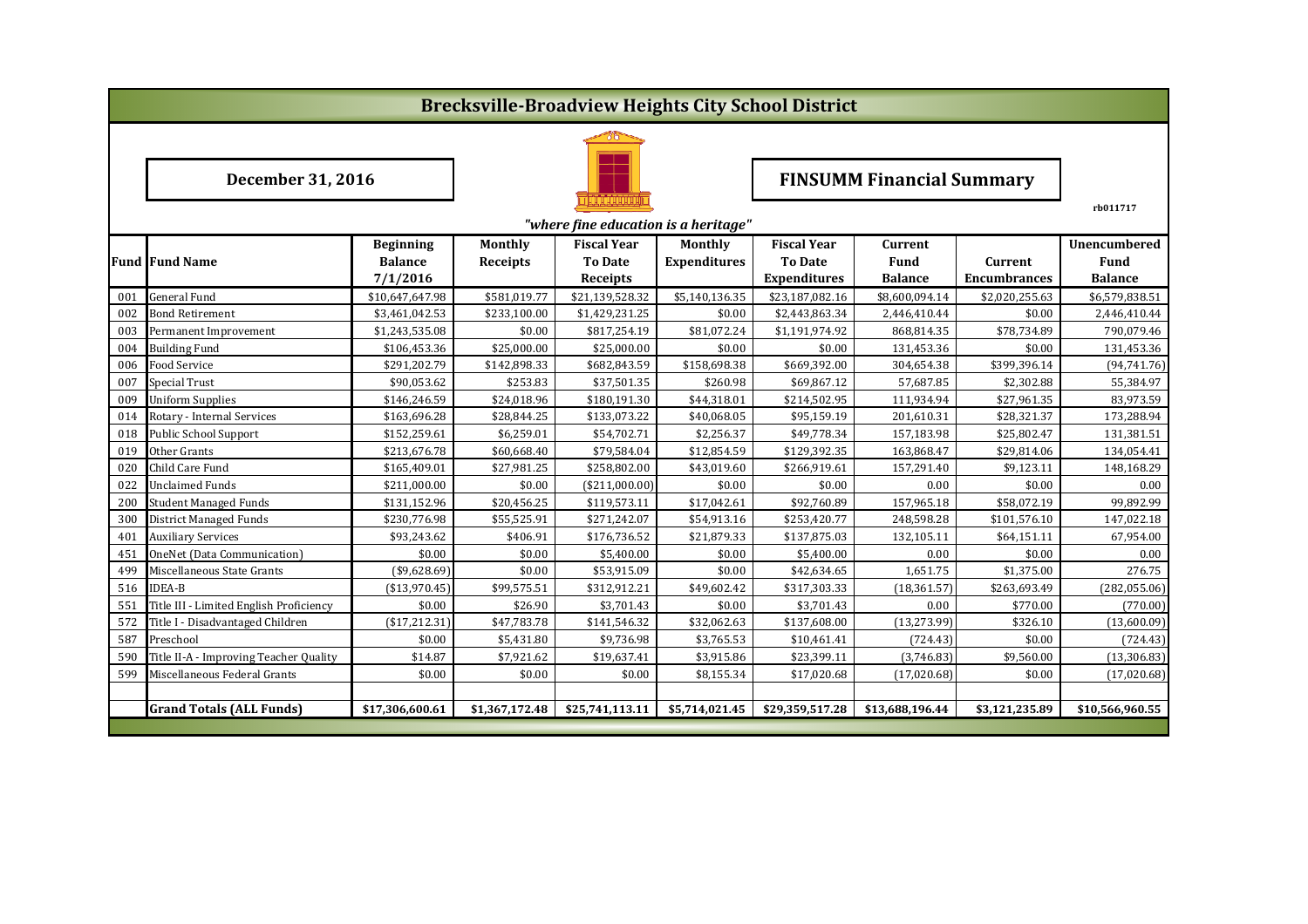## *Brecksville-Broadview Heights Board of Education*



## *Approved Funds for 2016/2017*



|          | This report is a listing of all grant funds authorized and received throughout the 2016/2017 fiscal year. |                   |              |                |                 |
|----------|-----------------------------------------------------------------------------------------------------------|-------------------|--------------|----------------|-----------------|
|          |                                                                                                           | <b>Authorized</b> | Non-Public   | <b>Monthly</b> | Amount          |
| Fund     | <b>Description</b>                                                                                        | Amount            | Authorized   | Amount         | Received        |
|          |                                                                                                           |                   | Amount       | Received       | Project-To-Date |
|          | <b>State Grants</b>                                                                                       |                   |              |                |                 |
|          | 451/9017 Network Connectivity Subsidy                                                                     | \$10,800.00       | \$0.00       | \$0.00         | \$5,400.00      |
|          |                                                                                                           |                   |              |                |                 |
|          | 499/9017 BWC Special Education Equipment                                                                  | \$19,915.09       | \$0.00       | \$0.00         | \$19,915.09     |
|          |                                                                                                           |                   |              |                |                 |
|          | <b>Auxiliary Services</b>                                                                                 |                   |              |                |                 |
|          | 401/9017 Assumption                                                                                       | \$188,802.09      | \$188,802.09 | \$0.00         | \$94,401.04     |
|          | 401/9117 Lawrence School                                                                                  | \$159,832.59      | \$159,832.59 | \$0.00         | \$113,278.65    |
|          | 401/9217 South Suburban Mont.                                                                             | \$96,180.20       | \$96,180.20  | \$0.00         | \$61,264.75     |
|          |                                                                                                           |                   |              |                |                 |
|          | <b>CAPA</b>                                                                                               |                   |              |                |                 |
| 499/9016 | Ohio Dept. of Health Youth Tobacco                                                                        | \$50,000.00       | \$0.00       | \$0.00         | \$50,000.00     |
|          | <b>Reduction Use</b>                                                                                      |                   |              |                |                 |
|          |                                                                                                           |                   |              |                |                 |
|          | <b>Total State Funds</b>                                                                                  | \$525,529.97      | \$444,814.88 | \$0.00         | \$344,259.53    |
|          |                                                                                                           |                   |              |                |                 |
|          | <b>Federal Grants</b>                                                                                     |                   |              |                |                 |
|          | 516/9016 IDEA-B Special Education FY16                                                                    | \$728,523.07      | \$7,396.17   | \$0.00         | \$728,523.07    |
|          | 516/9017 IDEA-B Special Education FY17                                                                    | \$755,929.66      | \$10,355.20  | \$99,575.51    | \$261,822.00    |
|          |                                                                                                           |                   |              |                |                 |
|          | 551/9016 Title III Limited English Proficiency FY16                                                       | \$16,222.77       | \$0.00       | \$0.00         | \$16,222.77     |
|          | 551/9017 Title III Limited English Proficiency FY17                                                       | \$17,100.65       | \$0.00       | \$26.90        | \$3,701.43      |
|          |                                                                                                           |                   |              |                |                 |
|          | 572/9016 Title I FY16                                                                                     | \$287,027.94      | \$4,546.78   | \$0.00         | \$281,951.55    |
|          | 572/9017 Title I FY17                                                                                     | \$312,684.50      | \$3,211.50   | \$47,783.78    | \$91,090.86     |
|          |                                                                                                           |                   |              |                |                 |
|          | 587/9016 Preschool Special Education FY16                                                                 | \$20,192.98       | \$0.00       | \$0.00         | \$20,192.98     |
|          | 587/9017 Preschool Special Education FY17                                                                 | \$21,019.55       | \$0.00       | \$5,431.80     | \$9,736.98      |
|          |                                                                                                           |                   |              |                |                 |
|          | 590/9016 Title II-A Improving Teacher Quality FY16                                                        | \$60,082.04       | \$4,026.26   | \$0.00         | \$60,082.04     |
|          | 590/9017 Title II-A Improving Teacher Quality FY17                                                        | \$59,018.83       | \$427.11     | \$7,921.62     | \$8,318.10      |
|          | 599/9017 CAPA Drug-Free Communities FY17 (Yr.1)                                                           |                   |              |                | \$0.00          |
|          |                                                                                                           | \$125,000.00      | \$0.00       | \$0.00         |                 |
|          | <b>Total Federal Funds</b>                                                                                | \$2,402,801.99    | \$29,963.02  | \$160,739.61   | \$1,481,641.78  |
|          |                                                                                                           |                   |              |                |                 |
| rb011717 |                                                                                                           |                   |              |                |                 |
|          |                                                                                                           |                   |              |                |                 |
|          |                                                                                                           |                   |              |                |                 |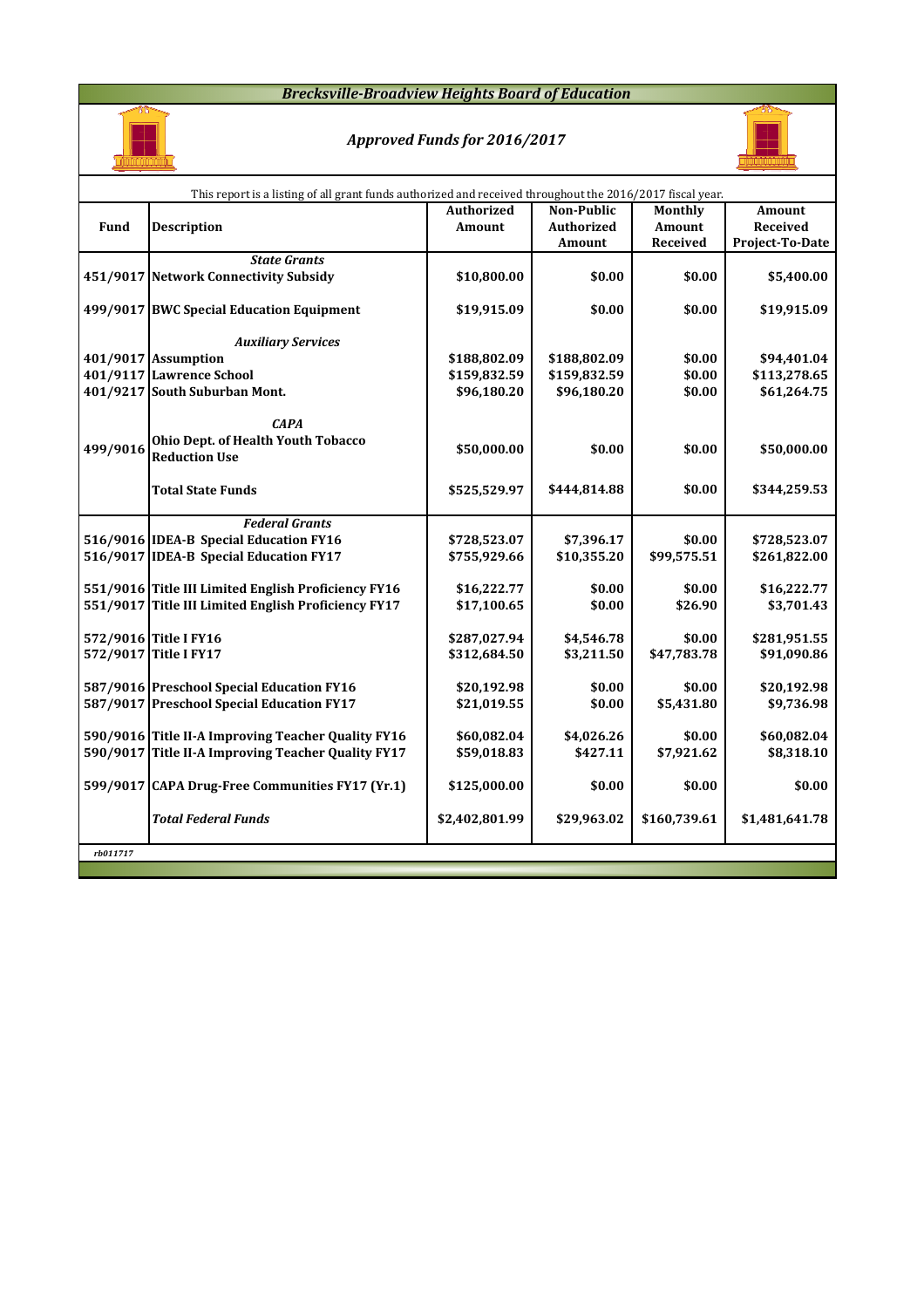*Brecksville-Broadview Heights Board of Education*

# *Record of Advances for 2016/2017*



**INITIAL ADVANCE INFORMATION ADVANCE RETURN Date Board FROM TO Fund Date Approved Resolution Fund Fund Name Amount Returned Amount** 8/25/2016 001 009 Uniform School \$40,000.00 12/13/2016 \$40,000.00 Supplies **\$40,000.00 \$40,000.00 \$0.00** *rb011717 as of 12/31/16 Advances Outstanding TOTAL Advances for 2015-2016*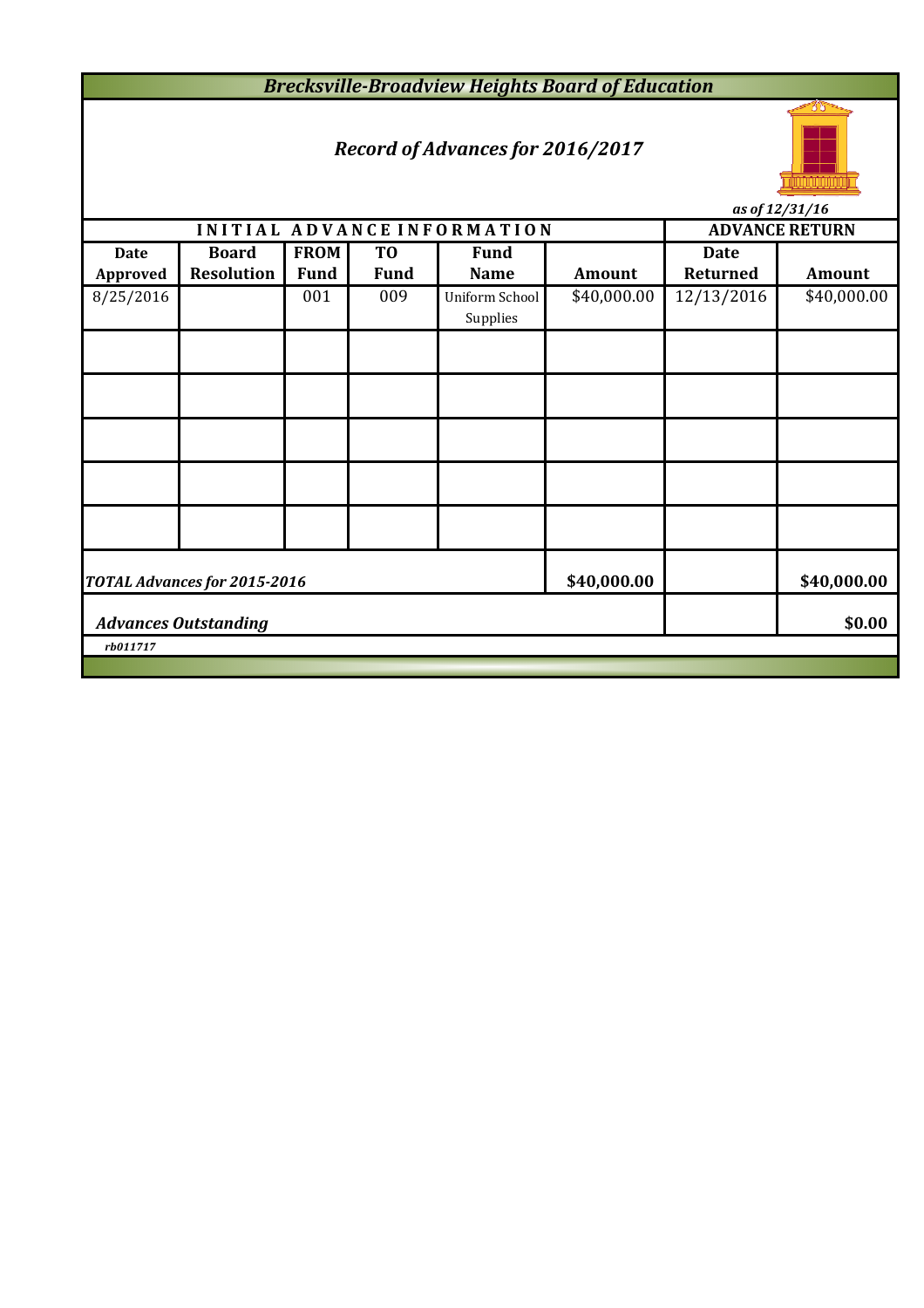|                                                      | <b>Brecksville-Broadview Heights City School District</b> |                     |                     |
|------------------------------------------------------|-----------------------------------------------------------|---------------------|---------------------|
|                                                      | <b>Cash Reconciliation</b>                                |                     |                     |
|                                                      | December 31, 2016                                         |                     |                     |
| <b>FINSUM Balance</b>                                |                                                           |                     | \$<br>13,688,196.44 |
| <b>Bank Balance:</b>                                 |                                                           |                     |                     |
| Citizens Bank - General                              |                                                           | \$<br>2,899,590.07  |                     |
| <b>Investments:</b>                                  |                                                           |                     |                     |
| <b>STAR Ohio</b>                                     | 1,894.72                                                  |                     |                     |
|                                                      | 11,022,110.69                                             |                     |                     |
| Meeder Investment Management<br><b>First Federal</b> |                                                           |                     |                     |
|                                                      | 8,364.25<br>11,027.79                                     |                     |                     |
| Westfield Bank Money Market                          |                                                           |                     |                     |
| Westfield Bank ICS                                   | 4,782.92                                                  | \$                  |                     |
| <b>Petty Cash:</b>                                   |                                                           | 11,048,180.37       |                     |
| Chippewa                                             | 100.00                                                    |                     |                     |
| <b>Highland Drive</b>                                | 100.00                                                    |                     |                     |
| Hilton                                               | 100.00                                                    |                     |                     |
| <b>Central School</b>                                | 100.00                                                    |                     |                     |
| Middle School                                        | 150.00                                                    |                     |                     |
| <b>Student Activity</b>                              | 300.00                                                    |                     |                     |
| <b>High School</b>                                   | 150.00                                                    |                     |                     |
| Transportation                                       | 150.00                                                    |                     |                     |
| <b>Board Office</b>                                  | 150.00                                                    |                     |                     |
| Beekeepers                                           | 150.00                                                    |                     |                     |
|                                                      |                                                           | \$<br>1,450.00      |                     |
| <b>Change Fund:</b>                                  |                                                           |                     |                     |
| Middle School Athletics                              | 200.00                                                    |                     |                     |
| Middle School Concessions                            | 150.00                                                    |                     |                     |
| <b>High School Athletics</b>                         | 4,500.00                                                  |                     |                     |
| <b>Food Services</b>                                 | 1,097.00                                                  |                     |                     |
|                                                      |                                                           | \$<br>5,947.00      |                     |
|                                                      |                                                           |                     |                     |
| Less: Outstanding Checks-Charter One General         |                                                           | \$<br>(267, 082.05) |                     |
| <b>Outstanding Deposits/Other Adjustments:</b>       |                                                           |                     |                     |
| Payroll in transit items                             | 111.05                                                    |                     |                     |
|                                                      |                                                           |                     |                     |
|                                                      |                                                           |                     |                     |
|                                                      |                                                           | \$<br>111.05        |                     |
|                                                      |                                                           |                     |                     |
| <b>Bank Balance</b>                                  |                                                           |                     | \$<br>13,688,196.44 |
|                                                      |                                                           |                     |                     |
| <b>Variance</b>                                      |                                                           |                     | \$                  |
|                                                      |                                                           |                     |                     |
| rb011717                                             |                                                           |                     |                     |
|                                                      |                                                           |                     |                     |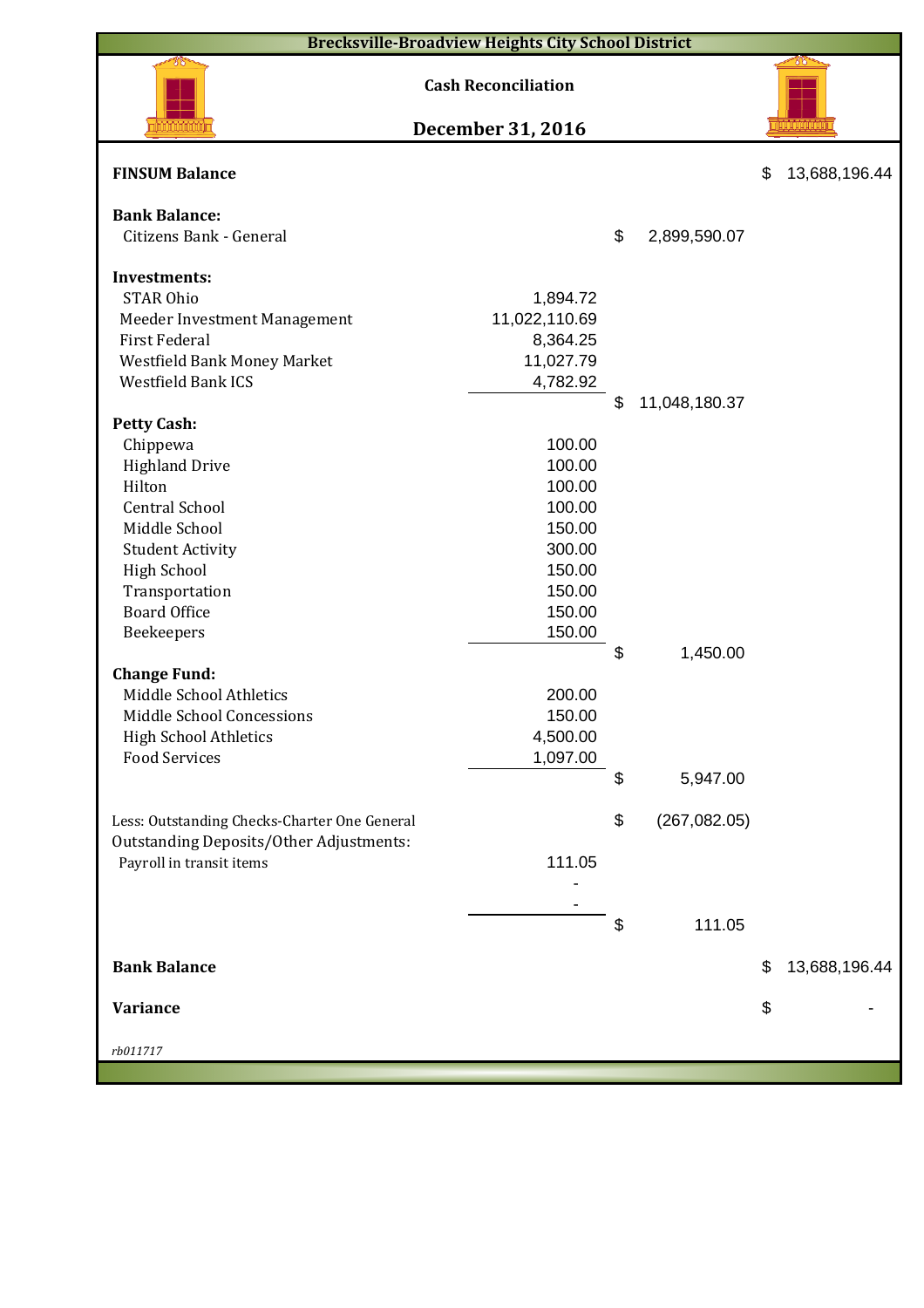| <b>Brecksville-Broadview Heights City School District</b> |                                         |                 |                                     |                   |                             |                              |                     |                             |                        |  |  |  |  |
|-----------------------------------------------------------|-----------------------------------------|-----------------|-------------------------------------|-------------------|-----------------------------|------------------------------|---------------------|-----------------------------|------------------------|--|--|--|--|
|                                                           |                                         |                 |                                     |                   |                             |                              |                     |                             |                        |  |  |  |  |
|                                                           | <b>December 31, 2016</b>                |                 |                                     |                   |                             | <b>Appropriation Summary</b> |                     |                             |                        |  |  |  |  |
|                                                           |                                         |                 |                                     |                   | rb011717                    |                              |                     |                             |                        |  |  |  |  |
|                                                           | "where fine education is a heritage"    |                 |                                     |                   |                             |                              |                     |                             |                        |  |  |  |  |
|                                                           |                                         | <b>FYTD</b>     | <b>Prior FY</b><br><b>Carryover</b> | <b>FYTD</b>       | <b>FYTD</b><br>Actual       | <b>MTD</b><br>Actual         | Current             | <b>FYTD</b><br>Unencumbered | <b>FYTD</b><br>Percent |  |  |  |  |
| <b>Fund</b>                                               |                                         | Appropriated    | <b>Encumbrances</b>                 | <b>Expendable</b> | <b>Expenditures</b>         | <b>Expenditures</b>          | <b>Encumbrances</b> | <b>Balance</b>              | Exp/Enc                |  |  |  |  |
| 001                                                       | <b>General Fund</b>                     | \$46,428,582.55 | \$464,977.40                        | \$46,893,559.95   | \$23,187,082.16             | \$5,140,136.35               | \$2,020,255.63      | 21,686,222.16               | 53.75%                 |  |  |  |  |
| 002                                                       | <b>Bond Retirement</b>                  | \$3,012,889.00  | \$0.00                              | 3,012,889.00      | \$2,443,863.34              | \$0.00                       | \$0.00              | 569,025.66                  | 81.11%                 |  |  |  |  |
| 003                                                       | Permanent Improvement                   | \$2,080,134.75  | \$366,053.75                        | 2,446,188.50      | \$1,191,974.92              | \$81,072.24                  | \$78,734.89         | 1,175,478.69                | 51.95%                 |  |  |  |  |
| 004                                                       | <b>Building Fund</b>                    | \$0.00          | \$0.00                              | 0.00              | \$0.00                      | \$0.00                       | \$0.00              | 0.00                        | #DIV/0!                |  |  |  |  |
| 006                                                       | <b>Food Service</b>                     | \$1,708,100.00  | \$3,724.58                          | 1,711,824.58      | \$669,392.00                | \$158,698.38                 | \$399,396.14        | 643,036.44                  | 62.44%                 |  |  |  |  |
| 007                                                       | <b>Special Trust</b>                    | \$82,402.00     | \$0.00                              | 82,402.00         | \$69,867.12                 | \$260.98                     | \$2,302.88          | 10,232.00                   | 87.58%                 |  |  |  |  |
| 009                                                       | <b>Uniform Supplies</b>                 | \$261,247.00    | \$492.91                            | 261,739.91        | \$214,502.95                | \$44,318.01                  | \$27,961.35         | 19,275.61                   | 92.64%                 |  |  |  |  |
| 014                                                       | Rotary - Internal Services              | \$445,661.00    | \$182.52                            | 445,843.52        | \$95,159.19                 | \$40,068.05                  | \$28,321.37         | 322,362.96                  | 27.70%                 |  |  |  |  |
| 018                                                       | Public School Support                   | \$151,449.00    | \$30.75                             | 151,479.75        | \$49,778.34                 | \$2,256.37                   | \$25,802.47         | 75,898.94                   | 49.89%                 |  |  |  |  |
| 019                                                       | Other Grants                            | \$272,251.20    | \$2,257.15                          | 274,508.35        | \$129,392.35                | \$12,854.59                  | \$29,814.06         | 115,301.94                  | 58.00%                 |  |  |  |  |
| 020                                                       | Child Care Fund                         | \$454,176.00    | \$5,499.93                          | 459,675.93        | \$266,919.61                | \$43,019.60                  | \$9,123.11          | 183,633.21                  | 60.05%                 |  |  |  |  |
| 022                                                       | <b>Unclaimed Funds</b>                  | \$0.00          | \$0.00                              | 0.00              | \$0.00                      | \$0.00                       | \$0.00              | 0.00                        | 0.00%                  |  |  |  |  |
| 200                                                       | <b>Student Managed Funds</b>            | \$314,766.00    | \$3,942.35                          | 318,708.35        | \$92,760.89                 | \$17,042.61                  | \$58,072.19         | 167,875.27                  | 47.33%                 |  |  |  |  |
| 300                                                       | <b>District Managed Funds</b>           | \$660,646.00    | \$32,471.38                         | 693,117.38        | \$253,420.77                | \$54,913.16                  | \$101,576.10        | 338,120.51                  | 51.22%                 |  |  |  |  |
| 401                                                       | <b>Auxiliary Services</b>               | \$444,721.36    | \$263.14                            | 444,984.50        | \$137,875.03                | \$21,879.33                  | \$64,151.11         | 242,958.36                  | 45.40%                 |  |  |  |  |
| 451                                                       | OneNet (Data Communication)             | \$10,800.00     | \$0.00                              | 10,800.00         | \$5,400.00                  | \$0.00                       | \$0.00              | 5,400.00                    | 50.00%                 |  |  |  |  |
| 499                                                       | Miscellaneous State Grants              | \$37,500.80     | \$6,785.60                          | 44,286.40         | \$42,634.65                 | \$0.00                       | \$1,375.00          | 276.75                      | 99.38%                 |  |  |  |  |
| 516                                                       | <b>IDEA-B</b>                           | \$764,945.42    | \$28,104.00                         | 793,049.42        | \$317,303.33                | \$49,602.42                  | \$263,693.49        | 212,052.60                  | 73.26%                 |  |  |  |  |
| 551                                                       | Title III - Limited English Proficiency | \$17,100.65     | \$0.00                              | 17,100.65         | \$3,701.43                  | \$0.00                       | \$770.00            | 12,629.22                   | 26.15%                 |  |  |  |  |
| 572                                                       | Title I - Disadvantaged Children        | \$351,723.21    | \$3,205.73                          | 354,928.94        | \$137,608.00                | \$32,062.63                  | \$326.10            | 216,994.84                  | 38.86%                 |  |  |  |  |
| 587                                                       | Preschool                               | \$21,019.55     | \$0.00                              | 21,019.55         | \$10,461.41                 | \$3,765.53                   | \$0.00              | 10,558.14                   | 49.77%                 |  |  |  |  |
| 590                                                       | Title II-A - Improving Teacher Quality  | \$70,043.95     | \$0.00                              | 70,043.95         | \$23,399.11                 | \$3,915.86                   | \$9,560.00          | 37,084.84                   | 47.05%                 |  |  |  |  |
| 599                                                       | Miscellaneous Federal Grants            | \$125,000.00    | \$0.00                              | 125,000.00        | \$17,020.68                 | \$8,155.34                   | \$0.00              | 107,979.32                  | 13.62%                 |  |  |  |  |
| <b>Totals</b>                                             |                                         | \$57,715,159.44 | \$917,991.19                        | \$58,633,150.63   | $\overline{$29,359,517.28}$ | \$5,714,021.45               | \$3,121,235.89      | \$26,152,397.46             | 55.40%                 |  |  |  |  |